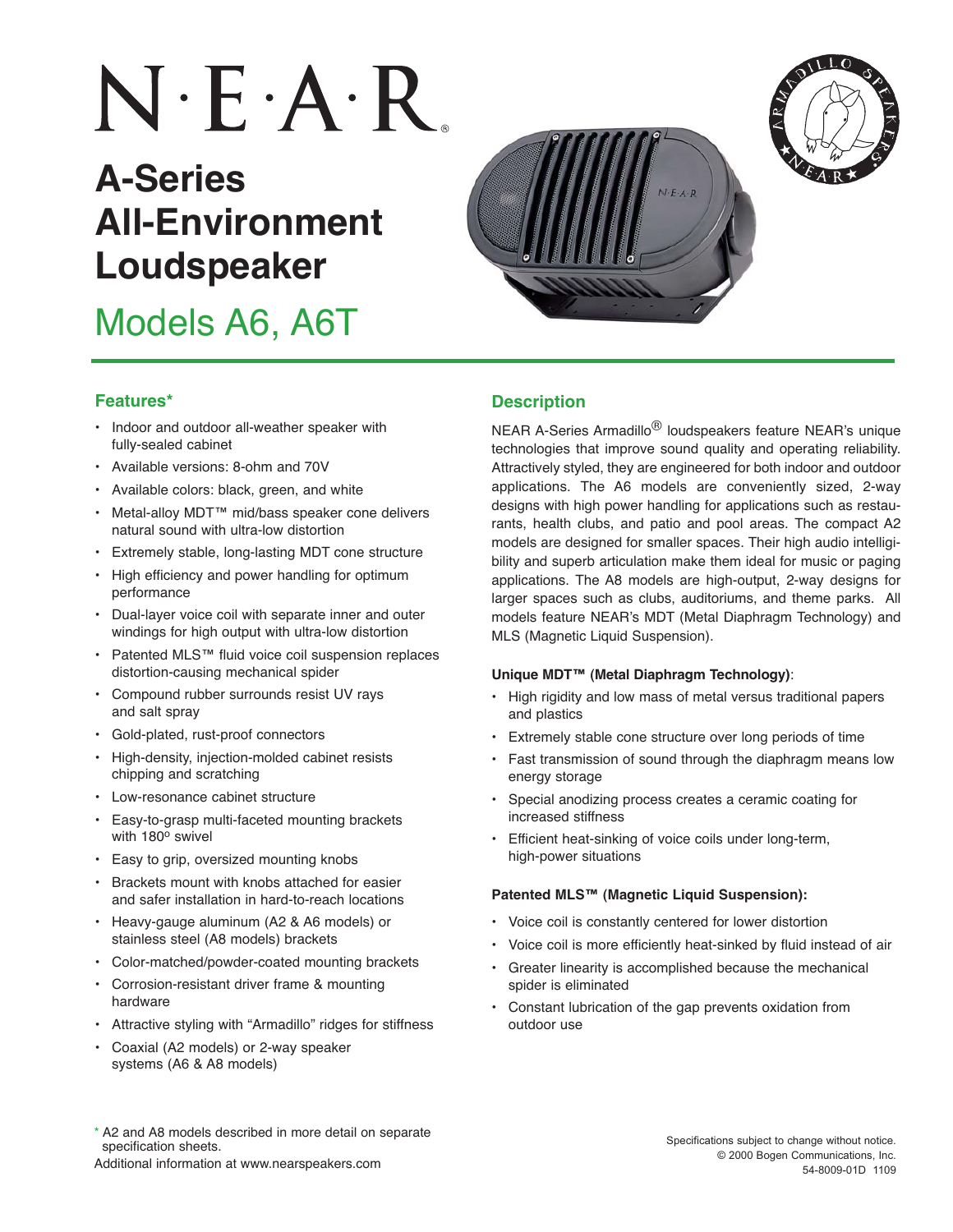#### **Technical Specifications**

| <b>MODEL NUMBER</b>          | A6                                             | <b>A6T</b> |  |
|------------------------------|------------------------------------------------|------------|--|
| Frequency Response (-10 dB)* | 50 Hz to 20 kHz                                |            |  |
| <b>LF Driver</b>             | 6" MDT Metal-Alloy Cone                        |            |  |
| <b>HF Driver</b>             | 1-1/8" Titanium                                |            |  |
| Sensitivity (1W/1m, 8-ohm)   | 89 dBspl                                       |            |  |
| Impedance                    | 8-ohm                                          | 70V        |  |
| <b>Power Handling</b>        | 150W                                           | 32W        |  |
| <b>Additional Taps</b>       |                                                | 16W, 8W    |  |
| <b>Product Weight</b>        | $11$ lb.                                       | $12$ lb.   |  |
| <b>Cabinet Material</b>      | Mineral-Filled Polypropylene, UV-inhibited     |            |  |
| <b>Speaker Dimensions</b>    | 7-1/8" H x 13-7/8" W x 7-3/4" D (with bracket) |            |  |
| <b>Terminations</b>          | Gold-Plated, Rust-Proof Barrier Strip          |            |  |
| <b>Environmental</b>         | Meets or exceeds Mil-Std-810E                  |            |  |
| <b>Included Accessories</b>  | Color-Matched Aluminum Mounting Bracket        |            |  |
| <b>Cabinet Color</b>         | Black, Green, or White                         |            |  |

#### **Architect & Engineer Specifications**

The loudspeaker shall be a NEAR Model A6 (8-ohm) or Model A6T (70V) in Black (BLK), White (WHT), or Green (GRN), or approved equivalent, loudspeaker consisting of one 6-inch nominal low frequency transducer, one 1-1/8-inch nominal titanium high frequency transducer with a filter network for dividing frequencies between the transducers. A weather-tight enclosure shall house all components. The enclosure shall be constructed from an injection-molded, high density (30% or greater) mineralfilled polypropylene material compounded with UV inhibitors.

Three molded-in colors shall be made available (Black, White, and Green). Perforated speaker grilles shall be made from heavy-gauge PVC, color-matched to the enclosure.

The low frequency driver shall utilize a metal-alloy cone with deep-anodized surface treatment for rigidity and corrosion resistance. The cone shall provide a heat transfer element for the voice coil under high-power input. Compounded rubber cone surrounds shall be formulated to withstand all-environment installations, including salt spray, ultraviolet light (UV), heat, cold, and constant humidity. The voice coil will be centered via a high gauss, low viscosity magnetic fluid (ferrofluid), which increases the heat transfer rate from the voice coil under long-term high-power use. The magnetic fluid shall prevent corrosion from occurring in the magnet gap.

The high frequency driver shall utilize an environmentally stable titanium diaphragm. Ferrofluid shall dampen the voice coil and assist in the heat transfer for higher power capability.

Environmental testing shall ensure long-term operation in any weather. Specifications shall exceed Mil-Std-810E Test Methods for Temperature, Humidity, Ultraviolet Light, and Salt Spray.

The mounting bracket shall be designed with multiple angles to facilitate installation in corners or when angulation is required. An integral safety strap mounting point shall be included. The loudspeaker shall rotate, on its axis, a minimum of 180<sup>o</sup>. The bracket shall be formed from heavy-gauge aluminum (minimum 3mm thick), and finished with a scratch-resistant paint (color-matched to the enclosure).

The input connectors for 8-ohm and 70-volt systems shall be gold-plated screws with integral clamping washers.

Dimensions of each speaker shall not exceed 7-1/8" H x 13-7/8" W x 7-3/4" D (with bracket). Product weight shall not exceed 11 lb. (A6) and 12 lb. (A6T).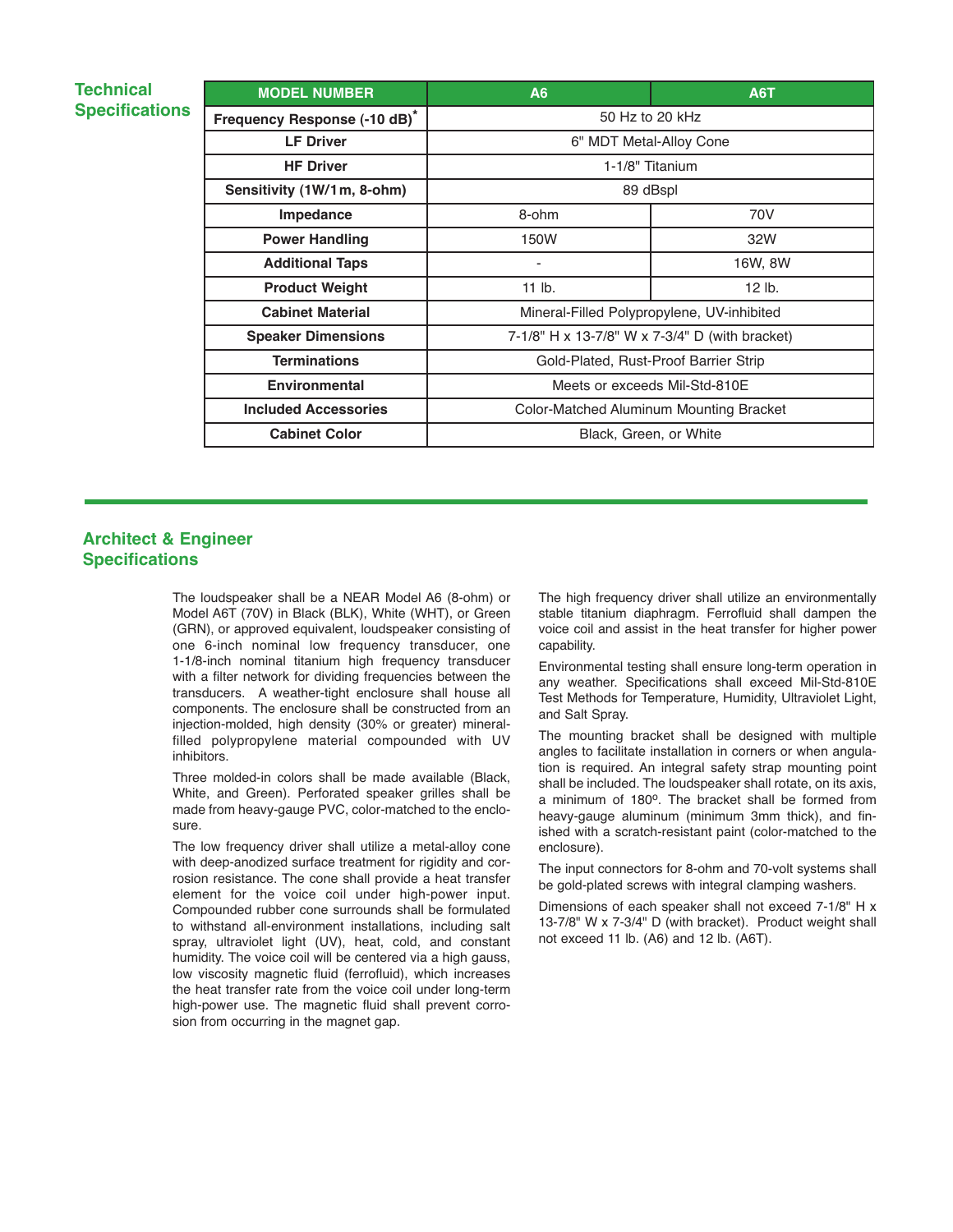

**Horizontal Off-Axis Response**



| 40 deg<br>30 deg<br>20 deg<br>10 deg<br>0 <sub>deq</sub> |  |
|----------------------------------------------------------|--|
|                                                          |  |



1000

10000 (Hz)

**Vertical Off-Axis Response (Up)**



| 40 deg up |  |
|-----------|--|
| 30 deg up |  |
| 20 deg up |  |
| 10 deg up |  |
| 0 deg up  |  |
|           |  |

**Vertical Off-Axis Response (Down)**



|  | 40 deg down<br>30 deg down<br>20 deg down<br>10 deg down |  |
|--|----------------------------------------------------------|--|
|  | 0 deg down                                               |  |
|  |                                                          |  |



 $\equiv$ 

 $-10$ 

 $-20$   $+$ 

 $100$